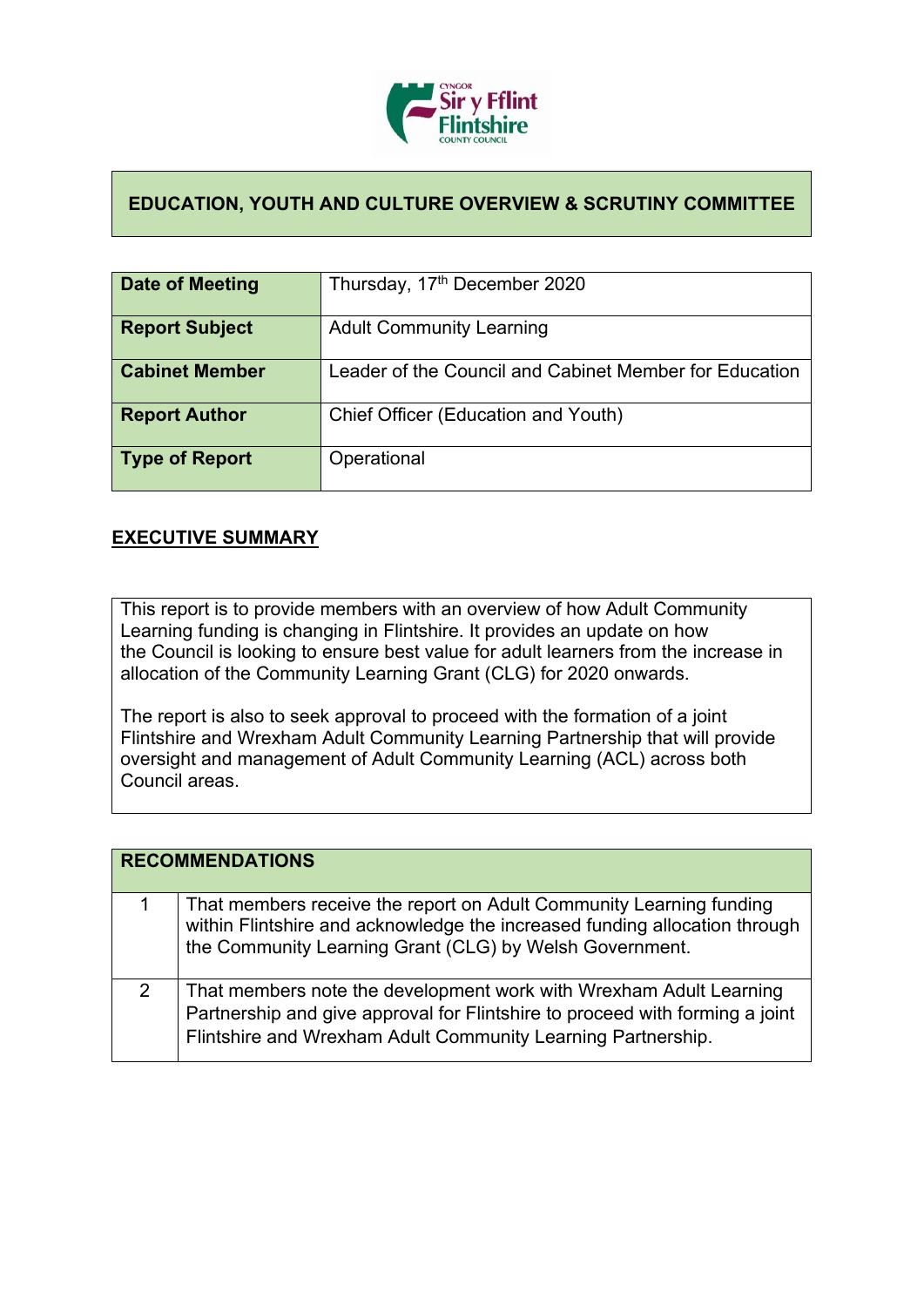## **REPORT DETAILS**

| 1.00 | <b>EXPLAINING ADULT COMMUNITY LEARNING (ACL)</b>                                                                                                                                                                                                                                                                                                                                                                                                                                                                                                                                                                                                                                                                                                                                                                                                                                                                                            |
|------|---------------------------------------------------------------------------------------------------------------------------------------------------------------------------------------------------------------------------------------------------------------------------------------------------------------------------------------------------------------------------------------------------------------------------------------------------------------------------------------------------------------------------------------------------------------------------------------------------------------------------------------------------------------------------------------------------------------------------------------------------------------------------------------------------------------------------------------------------------------------------------------------------------------------------------------------|
| 1.01 | Each year, the Welsh Government provides Councils with funding for Adult<br>Community Learning (ACL) for people over 19. The Welsh Government<br>provides guidance on the use of the funding and Councils are required to<br>submit an ACL service delivery plan and a strategic plan to the Welsh<br>Government annually. Councils must demonstrate that they are working in<br>partnership with local providers to deliver adult learning in their area. The<br>Welsh Government analyses and discusses these plans with the Council.                                                                                                                                                                                                                                                                                                                                                                                                     |
| 1.02 | Flintshire County Council has responsibility for providing oversight of ACL<br>in Flintshire for administering the Community Learning Grant (CLG) and for<br>ensuring that partners effectively collaborate to deliver high quality<br>provision for learners. ACL is regulated by Estyn. The partnership is<br>required to carry out self-evaluation on an annual basis, alongside<br>providing an annual service delivery plan to Welsh Government.<br>The new guidance for the delivery of ACL provision for 20/21 onwards<br>requires a Delivery Plan which outlines all planned CLG funded delivery<br>from 1 <sup>st</sup> September 2020. Welsh Government has worked with councils<br>during the transition period, taking into account the introduction of the new<br>funding model and also the considerable challenges presented by Covid-<br>19. The funding priorities remain aligned to the Adult Learning Policy and<br>are: |
|      | • Essential Communication Skills – including English for Speakers of<br>Other Languages (ESOL)<br><b>Essential Application of Number Skills</b><br><b>Essential Digital Literacy Skills</b><br>• Essential Employability Skills<br>Welsh Government expect plans will change and 'normal' delivery<br>modified given the unknown impact on delivery of Covid-19 during 2020-<br>2021.                                                                                                                                                                                                                                                                                                                                                                                                                                                                                                                                                       |
| 1.03 | Welsh Government have brought ACL in line with Further Education<br>monitoring. They expect planned provision to be in accordance with the<br>'Post 16 Programmes Directory' which includes part time vocation and<br>generic programme areas.                                                                                                                                                                                                                                                                                                                                                                                                                                                                                                                                                                                                                                                                                              |
|      | In planning for provision, it is expected that partnerships should:                                                                                                                                                                                                                                                                                                                                                                                                                                                                                                                                                                                                                                                                                                                                                                                                                                                                         |
|      | Focus their delivery on the priorities of the Adult Learning<br>policy (Essential Skills, English for Speakers of Other<br>Languages (ESOL) and Digital Literacy);<br>Support opportunities for learner progression into further or<br>higher provision, or into employment (paid or voluntary), as<br>appropriate – linked to the priorities identified by the regional<br><b>Skills Partnerships;</b><br>Support opportunities for informal learning; and<br>Support and develop the use of technology in the delivery of<br>blended learning programmes.                                                                                                                                                                                                                                                                                                                                                                                 |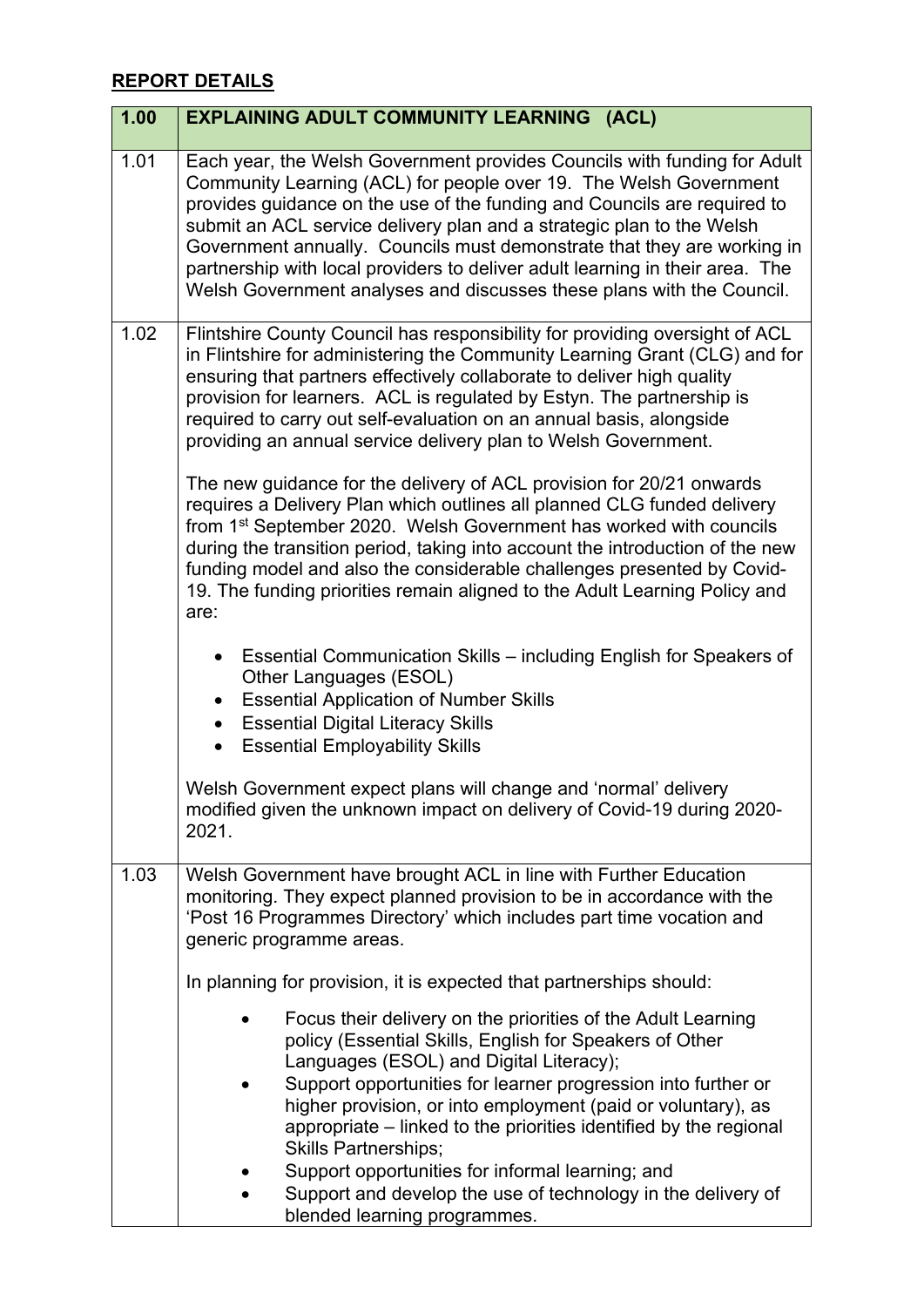| 1.04 | In February 2020, the Welsh Government announced the findings of its<br>review of funding allocations.                                                                                                                                                                                                                                                                                                                                                                                                                                                                                                        |
|------|---------------------------------------------------------------------------------------------------------------------------------------------------------------------------------------------------------------------------------------------------------------------------------------------------------------------------------------------------------------------------------------------------------------------------------------------------------------------------------------------------------------------------------------------------------------------------------------------------------------|
|      | During the past two years, Welsh Government has been working with the<br>sector to reform Adult Community Learning and to develop a new funding<br>formula that would ensure a fairer allocation of the grant across Wales.<br>Following consultation, Welsh Government has now provided councils with<br>their new funding allocations, introduced in September 2020. This includes<br>a cap at 50% for the period September 2020 to end of March 2021 or<br>£50k, whichever is the greatest, as part of the transitional arrangements.                                                                      |
|      | Flintshire's funding for 2019-2020 was £2,344. This has been the annual<br>allocation since the last review of the CLG. Flintshire has been the joint<br>lowest beneficiary of the grant. Historically this has been used to support<br>and provide access where possible through the Library Service for ESOL<br>Skills Development and Engagement Courses.                                                                                                                                                                                                                                                  |
|      | Flintshire's total grant allocation for 2020 -2021 is £52,405. It is anticipated<br>that full year funding for 21/22 will be in the region of £216,152.                                                                                                                                                                                                                                                                                                                                                                                                                                                       |
| 1.05 | Across North Wales, there are two other partnerships that have been<br>established for a number of years, namely Conwy and Denbighshire and<br>Ynys Mon and Gwynedd. Flintshire and Wrexham Councils have operated<br>separate partnerships due to the significant difference to its funding<br>allocations from the Welsh Government (WG) Community Learning Grant<br>(CLG). For example, WCBC's annual allocation for 19-20 was £96,219<br>whereas FCC received circa £2,344. For 2021/2022 Flintshire expects to<br>receive a significant increase to £216,152 and Wrexham expects to<br>receive £199,205. |
|      | This now provides the opportunity to combine both partnerships, which are<br>in the main, made up of the same delivery partners, including Coleg<br>Cambria and Addysg Oedolion Cymru/Adult Learning Wales. The proposal<br>is to form a joint partnership from 1 April 2021 that will provide oversight of<br>quality, curriculum, safeguarding, self-evaluation and outcomes for<br>learners. Both councils will retain responsibility for their Welsh<br>Government Community Learning Grant and will be required to issue<br>separate annual Service Delivery Plans.                                      |
|      | Welsh Government are supportive of the proposal to combine both<br>Partnerships, as are both ACL partnerships, as this will enable more<br>effective strategic and operational decision-making whilst also maximising<br>the funding for each area.                                                                                                                                                                                                                                                                                                                                                           |
|      | WCBC currently commissions provision via a framework that will be<br>renewed from 1 April 2021, whilst FCC will make its own provision for<br>commissioning. Both councils will work closely to ensure as much<br>alignment as possible.                                                                                                                                                                                                                                                                                                                                                                      |
| 1.06 | In planning for the transition to a new model, a number of options were<br>explored, with the following identified as the preferred option:                                                                                                                                                                                                                                                                                                                                                                                                                                                                   |
|      | Merge the Wrexham and Flintshire Adult Community Learning<br>$\bullet$<br>Partnerships, with agreed Terms of Reference to provide governance                                                                                                                                                                                                                                                                                                                                                                                                                                                                  |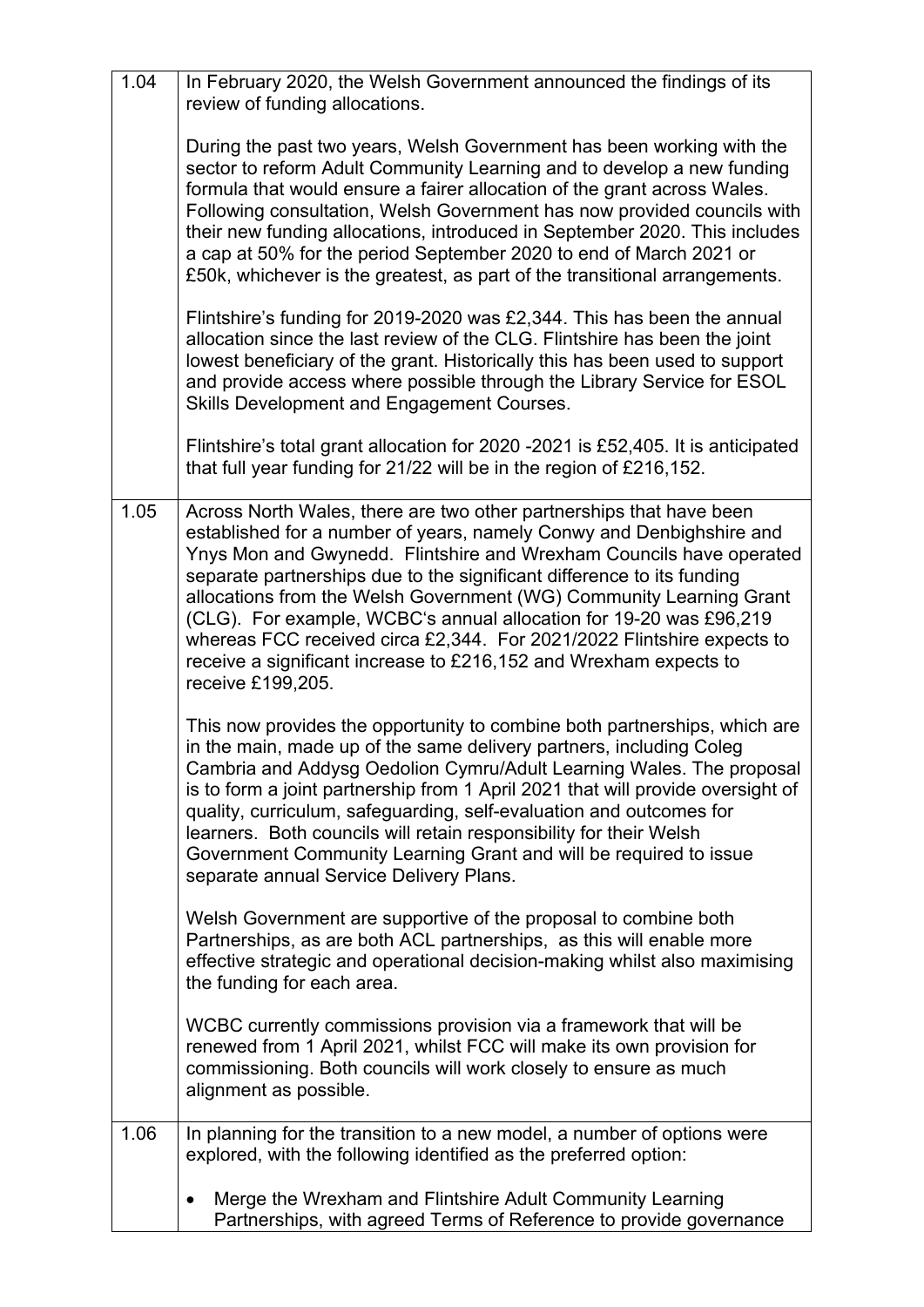|      |    | of Adult Community Learning across both counties. Both councils to<br>make separate arrangements for the administration of the CLG in line<br>with Welsh Government priority areas for ACL and its new funding<br>formula.<br>It will be necessary for each council to commission a provider/providers to<br>deliver a comprehensive Adult Community Learning curriculum for both<br>Flintshire and Wrexham learners. Each council will identify a percentage of<br>its respective CLG to be utilised to retain the post of ACL Coordinator who<br>will then support the Partnership, oversee the development of its service<br>delivery plans and self-evaluation reports, monitor the deployment of both<br>CLGs, maintain the ACL Network of Partners, liaise with Welsh<br>Government, ensure the promotion of ACL and identify opportunities for |
|------|----|-------------------------------------------------------------------------------------------------------------------------------------------------------------------------------------------------------------------------------------------------------------------------------------------------------------------------------------------------------------------------------------------------------------------------------------------------------------------------------------------------------------------------------------------------------------------------------------------------------------------------------------------------------------------------------------------------------------------------------------------------------------------------------------------------------------------------------------------------------|
|      |    | learners.                                                                                                                                                                                                                                                                                                                                                                                                                                                                                                                                                                                                                                                                                                                                                                                                                                             |
| 1.07 |    | The initial plans for bringing together the Flintshire and Wrexham<br>partnership by September 2020 were delayed due to Covid-19. Welsh<br>Government asked both partnerships to focus on continuity of learning and<br>accepted an interim proposal to:                                                                                                                                                                                                                                                                                                                                                                                                                                                                                                                                                                                              |
|      | 1) | Submit separate Service Delivery Plans as required by Welsh<br>Government by the end of June 2020.                                                                                                                                                                                                                                                                                                                                                                                                                                                                                                                                                                                                                                                                                                                                                    |
|      | 2) | Ensure that all necessary approvals are received from each council<br>for the development of the joint partnership from 1 April 2021.                                                                                                                                                                                                                                                                                                                                                                                                                                                                                                                                                                                                                                                                                                                 |
|      | 3) | Bring together each ACL Partnership in October 2020 to discuss<br>forming a joint partnership from 1 April 2021, establishing its<br>governance arrangements in advance, to be clearly outlined in its<br>Terms of Reference.                                                                                                                                                                                                                                                                                                                                                                                                                                                                                                                                                                                                                         |
|      | 4) | Develop a service specification for each council in readiness for<br>tendering for the delivery of ACL provision and implementation of<br>new contracts from 1 April 2021, to include LLWR inputting of data.                                                                                                                                                                                                                                                                                                                                                                                                                                                                                                                                                                                                                                         |
| 1.08 |    | Flintshire County Council is working with the Deeside Community Trust on<br>a collaborative project to design and construct a new Community Hub as<br>part of the regeneration of the Queensferry campus. The new facility will<br>provide much needed community, adult learning and sports facilities.                                                                                                                                                                                                                                                                                                                                                                                                                                                                                                                                               |
|      |    | It is proposed that the Trust will assist the ACL partnership in delivering<br>some of its key educational objectives. An element of the CLG funding will<br>be used to commission the Trust to develop and deliver learning<br>opportunities within the local community and help meet the action plan<br>agreed with Welsh Government.                                                                                                                                                                                                                                                                                                                                                                                                                                                                                                               |

| $\boxed{2.00}$ | <b>RESOURCE IMPLICATIONS</b>                                                                                                                                                                                                                                                                |
|----------------|---------------------------------------------------------------------------------------------------------------------------------------------------------------------------------------------------------------------------------------------------------------------------------------------|
| 2.01           | Welsh Government provides councils with funding for ACL and provides<br>guidance on the use of the funding in an annual letter (Adult Community<br>Learning Service Delivery Plans Guidance). Councils are required to<br>submit an ACL service delivery plan and a strategic plan to Welsh |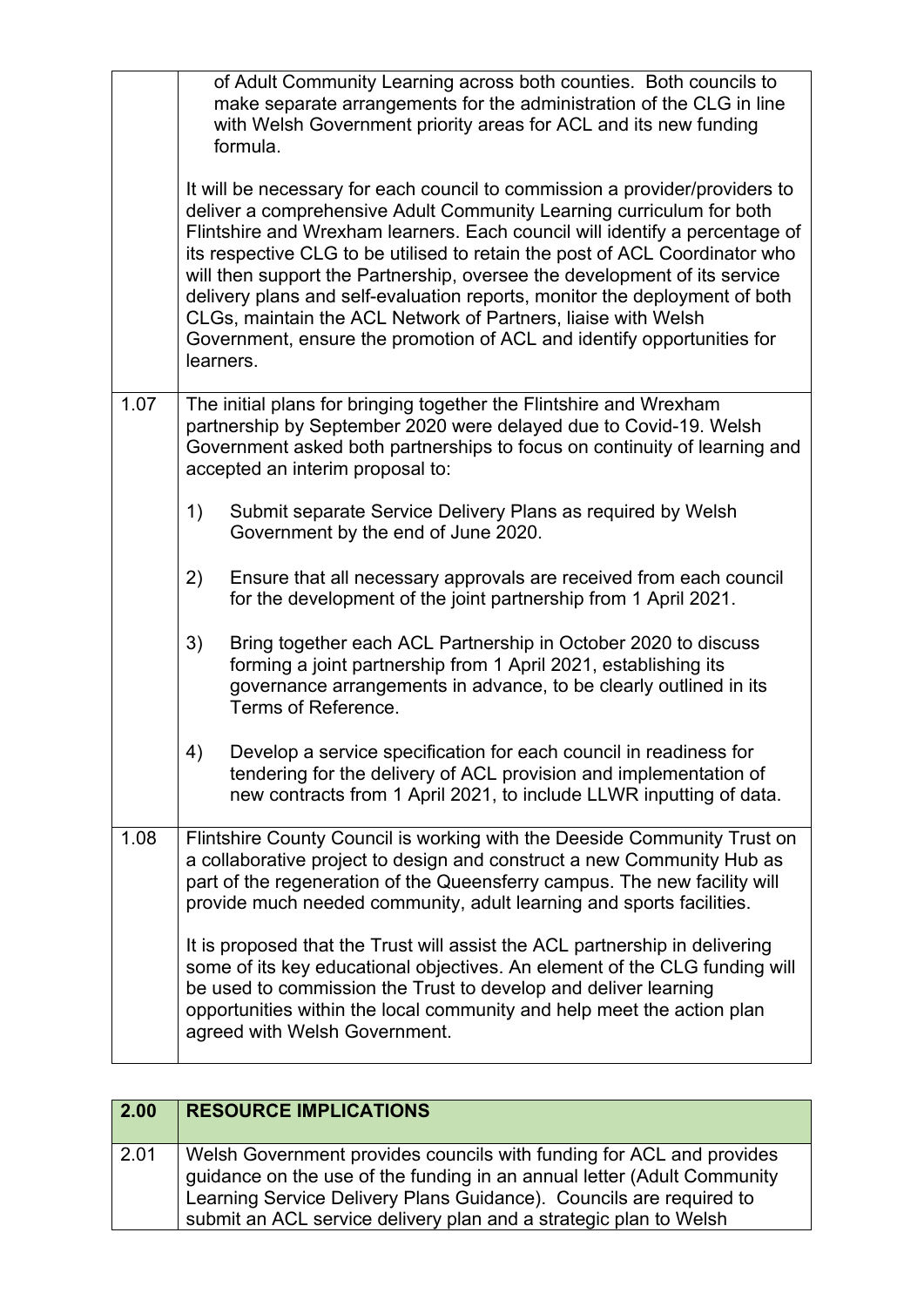|      | Government annually. Councils must demonstrate that they are working in<br>partnership with local providers to deliver adult learning in their area. The<br>Welsh Government analyses and discusses these plans with the council.                                                                                                                                                                                                                                    |
|------|----------------------------------------------------------------------------------------------------------------------------------------------------------------------------------------------------------------------------------------------------------------------------------------------------------------------------------------------------------------------------------------------------------------------------------------------------------------------|
| 2.02 | The strategic responsibility for ACL provision within Flintshire sits within<br>the Education and Youth Portfolio. There is insufficient funding through the<br>CLG to support a co-ordinator post.                                                                                                                                                                                                                                                                  |
|      | The proposal is to use a percentage of the total Flintshire and Wrexham<br>funding in order to facilitate a shared post of ACL Coordinator who will<br>support the development of the ACL Partnership, oversee the<br>development of the Service Delivery Plans and Self-Evaluation Reports,<br>maintain the ACL Network of Partners, liaise with Welsh Government,<br>ensure the promotion of ACL and identify additional opportunities for<br>learners.            |
|      | Shared partnership with Wrexham would enable the continuation of a co-<br>ordinator post across both education authorities. It would also enable<br>Flintshire provision to benefit from Wrexham's established provision. It is<br>anticipated that the current coordinator role, employed via Wrexham<br>County Borough Council, will be reviewed to reflect any changes to the<br>role caused by the development of the Wrexham and Flintshire ACL<br>Partnership. |

| 3.00 | <b>IMPACT ASSESSMENT AND RISK MANAGEMENT</b>                                                                                                                                                                                                                                                                                                                                                     |
|------|--------------------------------------------------------------------------------------------------------------------------------------------------------------------------------------------------------------------------------------------------------------------------------------------------------------------------------------------------------------------------------------------------|
|      |                                                                                                                                                                                                                                                                                                                                                                                                  |
| 3.01 | Anti-poverty Impact - Flintshire County Council seeks to mitigate the<br>impact of poverty through its partnership work programme. Adult<br>Community Learning is key to delivering priorities which aim to support the<br>wellbeing and mental health of citizens and to alleviate poverty and<br>inequality.                                                                                   |
|      | Adult Community Learning supports the Welsh Government's agenda for<br>tackling poverty and its wellbeing agenda set out in the Well Being of<br>Future Generations Act (Wales) (2015), particularly in meeting the needs<br>of older learners.                                                                                                                                                  |
|      | The proposed Adult Community Learning Partnership will contribute to this<br>by supporting Flintshire adult learners to have positive aspirations and to<br>learn and achieve their potential. It will help ensure that specified groups of<br>learners have access to a range of provision that will help them to develop<br>the skills and knowledge to secure a better future for themselves. |
| 3.02 | Equalities Impact – The 2019 inspection of Flintshire's education services<br>undertaken by Estyn recognised good practice in provision for pupils'<br>wellbeing and additional learning needs. This continues to be reflected in<br>Flintshire's values, strategy, provision and outcomes.                                                                                                      |
| 3.03 | Use of the grant funding and quality of provision will be monitored by the<br>Flintshire and Wrexham ACL Partnership and by Welsh Government.<br>Regular update reports will be provided to Education and Youth Portfolio                                                                                                                                                                        |